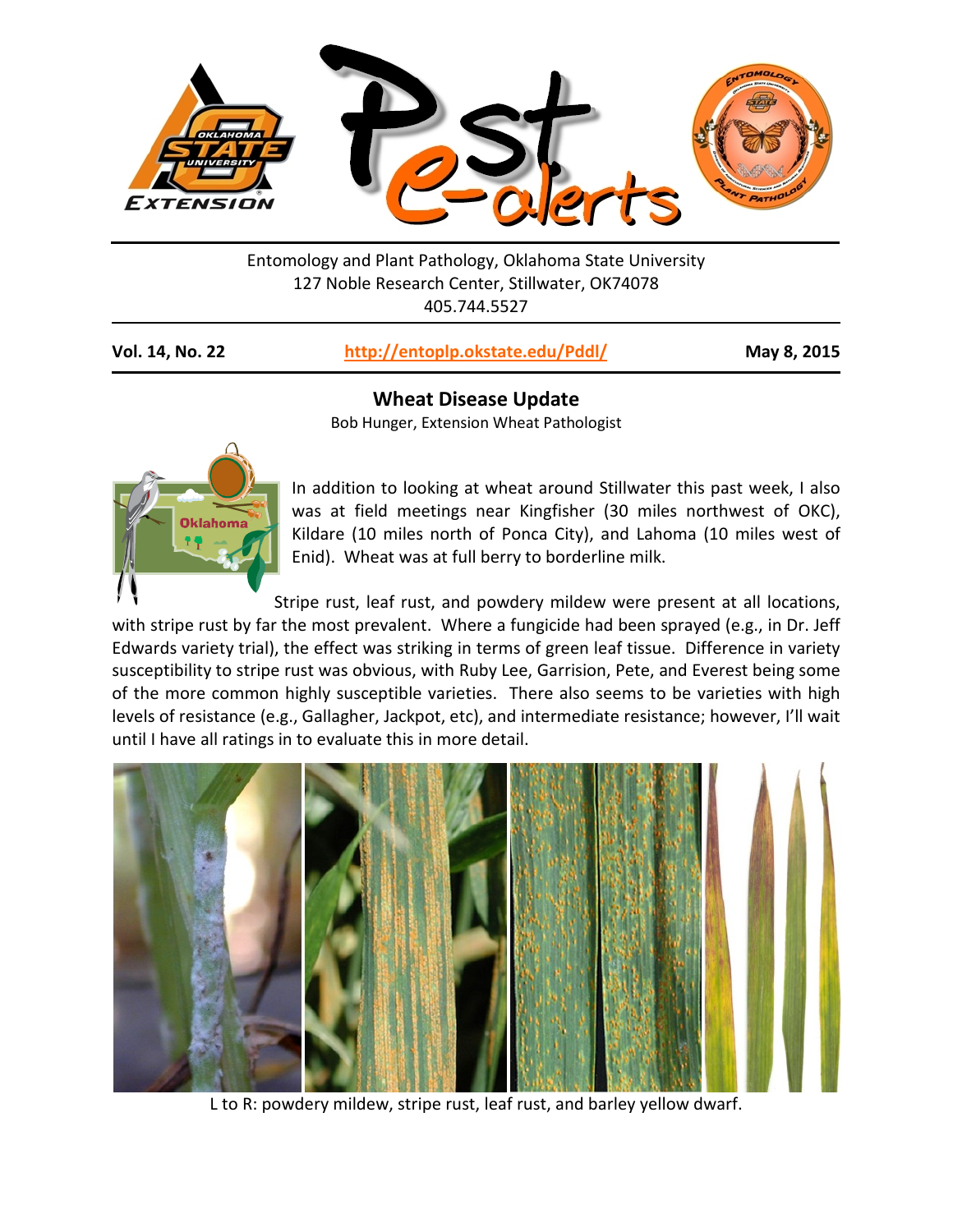Leaf rust can be found in some varieties at severe levels, but has not increased to a level comparable to stripe rust. Most commonly, I am seeing it on leaves of varieties that are resistant to stripe rust, but susceptible to leaf rust (e.g., Jackpot).

Barley yellow dwarf also was observed at all locations, but little to no stunting was associated with the BYD, so infection most likely occurred in the spring. Powdery mildew also was observed at every location, but only rarely was on the flag leaf or heads. I have not seen any Fusarium head blight, but have had a few reports of it from eastern/northeastern OK.

The diagnostic lab continued to receive samples testing positive for Wheat streak mosaic virus, with several also testing positive for High plains virus (Wheat mosaic virus) For information on mite-transmitted diseases, I refer you to EPP-7328 Wheat Streak Mosaic, High Plains Disease, and Triticum Mosaic: Three Virus Diseases of Wheat in Oklahoma also available at [http://osufacts.okstate.edu.](http://osufacts.okstate.edu/)

**Kansas**: Dr. Erick De Wolf (Extension Plant Pathologist); Kansas State Univ, 4-May-2015: "The past week continued to bring more finds and reports of rust diseases in Kansas. Stripe rust is the primary concern many growers and the disease is now established in many areas of the state. The disease has moved onto the upper leaves in many fields in



the southeastern and south central regions of the state. The wheat in these areas of the state was at or near the heading and flowering stages of growth this past week. Infections on the upper leaves at these stages of growth place the crop at risk for severe yield losses. Stripe rust was found at low levels in many counties in the central and north central regions. The disease was also reported at low levels in western Kansas. At this point the stripe rust was primarily low to moderate incidence (1-5%) and mostly restricted to the lower leaves of many fields in the central and western regions. However, the weather this past week was very conducive for stripe rust and the disease may soon increase to damaging levels in more areas.

The risk of yield loss in these areas depends heavily on weather over the next 2 weeks. Stripe rust is favored by temperatures in the 40-60's, frequent rain or heavy dew deposition. The progress of stripe rust often slows when nighttime temperatures exceed 60 degrees F. The weather outlook for the central region indicates that rain is likely this week but also suggests low temperatures may slow further disease development. Temperatures in north central and western Kansas may be more conducive for stripe rust. So far the stripe rust is most severe on varieties known to be susceptible to the disease but there are some early indications of unusual disease reactions on varieties previously thought to be resistant. I will gather more information and come back with reports soon.

Leaf rust has also been detected at trace or low levels at many of the same locations as stripe rust (Crawford, Clay, Ness, Riley, Saline, and Sumner counties). These reports are significant because the presence of leaf rust increases the risk of disease related yield loss in the state. Many of the popular varieties grown in the state are susceptible to leaf rust and finding the disease prior to flowering indicates the leaf rust may also cause problems in some areas. To